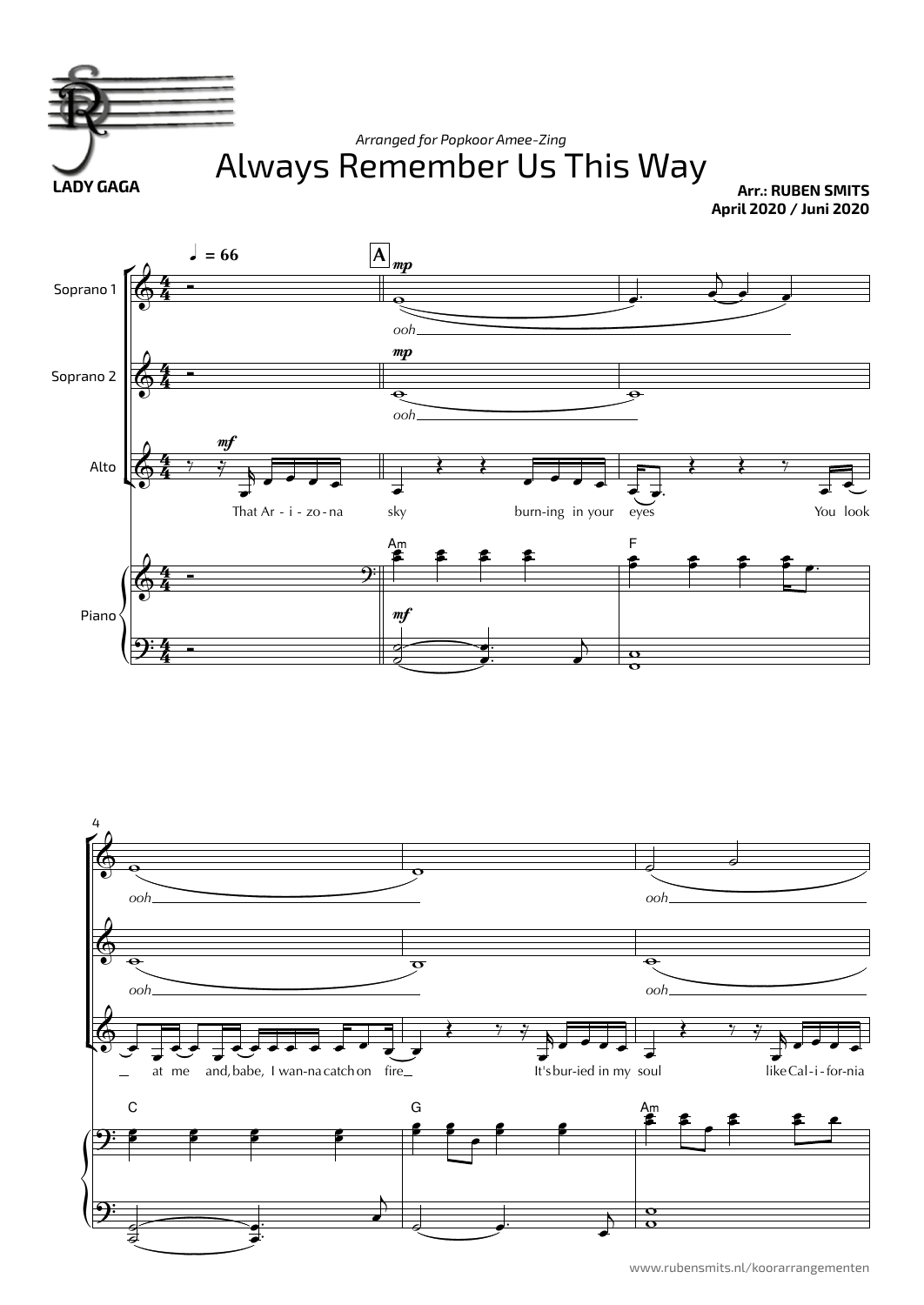- Always Remember Us This Way -





www.rubensmits.nl/koorarrangementen

 $\overline{2}$